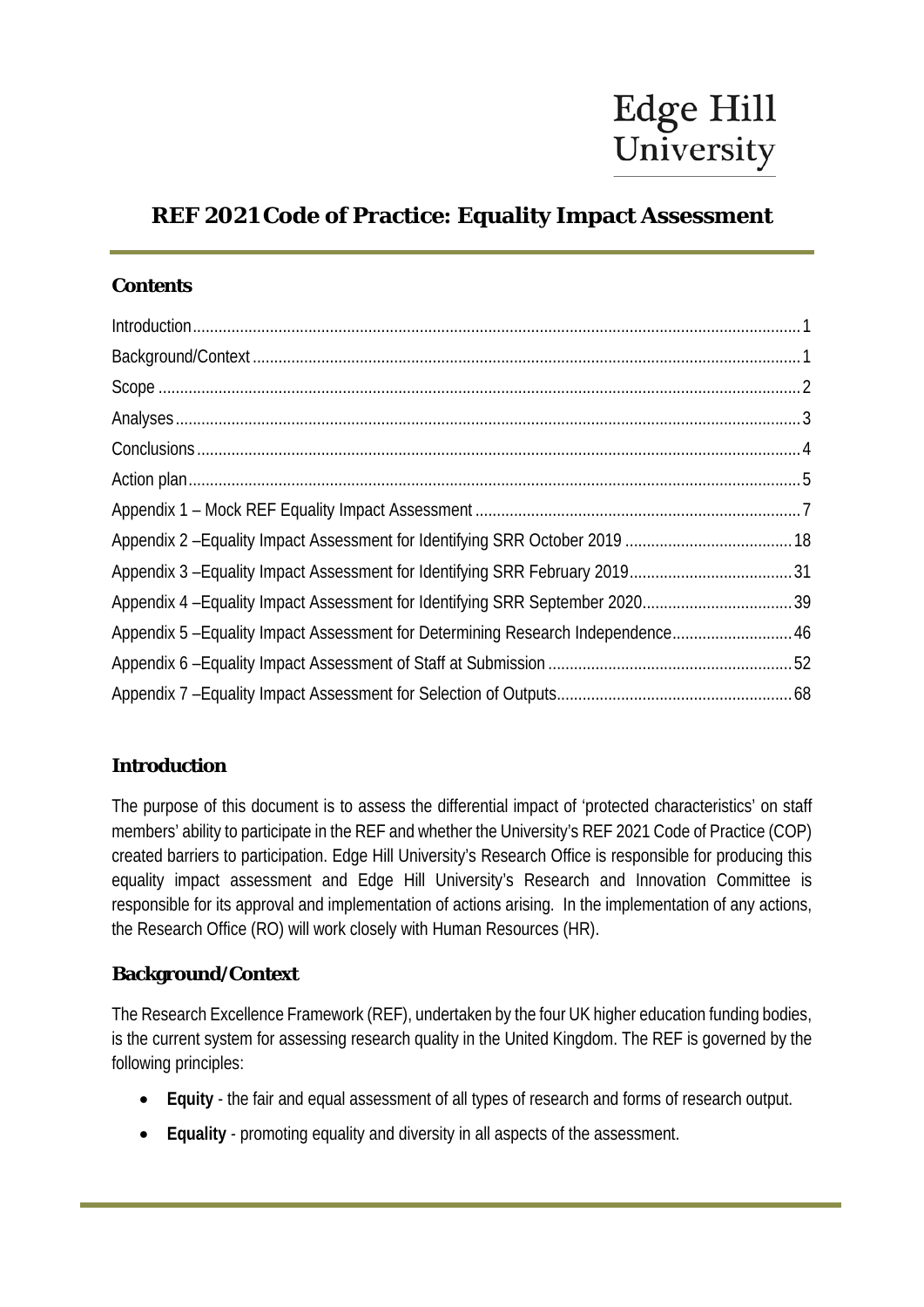• **Transparency** - the clear and open process through which decisions are made and information about the assessment process is shared.

All institutions participating in REF 2021 were required to produce a Code of Practice, COP, underpinned by four key principles, transparency, consistency, accountability, and inclusivity, to document their processes for:

- Determining who is an independent researcher for REF purposes
- The fair and transparent identification of staff with significant responsibility for research
- The selection of outputs to be submitted
- The disclosure of personal circumstances
- How the code relates to broader institutional policies/strategies that promote and support equality and diversity.

Edge Hill University used several measures to embed equality, diversity and inclusion which we documented in our COP. Measures included:

- Diverse membership of working group that designed our COP
- Providing opportunities to influence design of COP (appendix 1 of COP)
- Ensuring communications reached all staff (appendix 3 of COP)
- Seeking authority from staff (Teaching Staff Consultative and Negotiation Committee) for COP
- Establishing REF processes that would be implemented centrally to ensure consistency in the application of REF processes for all Unit of Assessment (UOA).
- Conducted equality impact assessments (appendix 14 of COP)
- Equality, diversity and inclusion training for all staff involved in REF process and decisions (appendix 3 of COP).

#### <span id="page-1-0"></span>**Scope**

The following characteristics have been considered in our equality impact assessments:

- Sex/gender
- Race/ethnicity
- Age
- Disability
- Employment status (part-time/full-time)
- Seniority

We are not able to provide data analysis on other characteristics, such as sexual orientation, marital status, gender reassignment and religion/belief, since we do not collect the necessary data.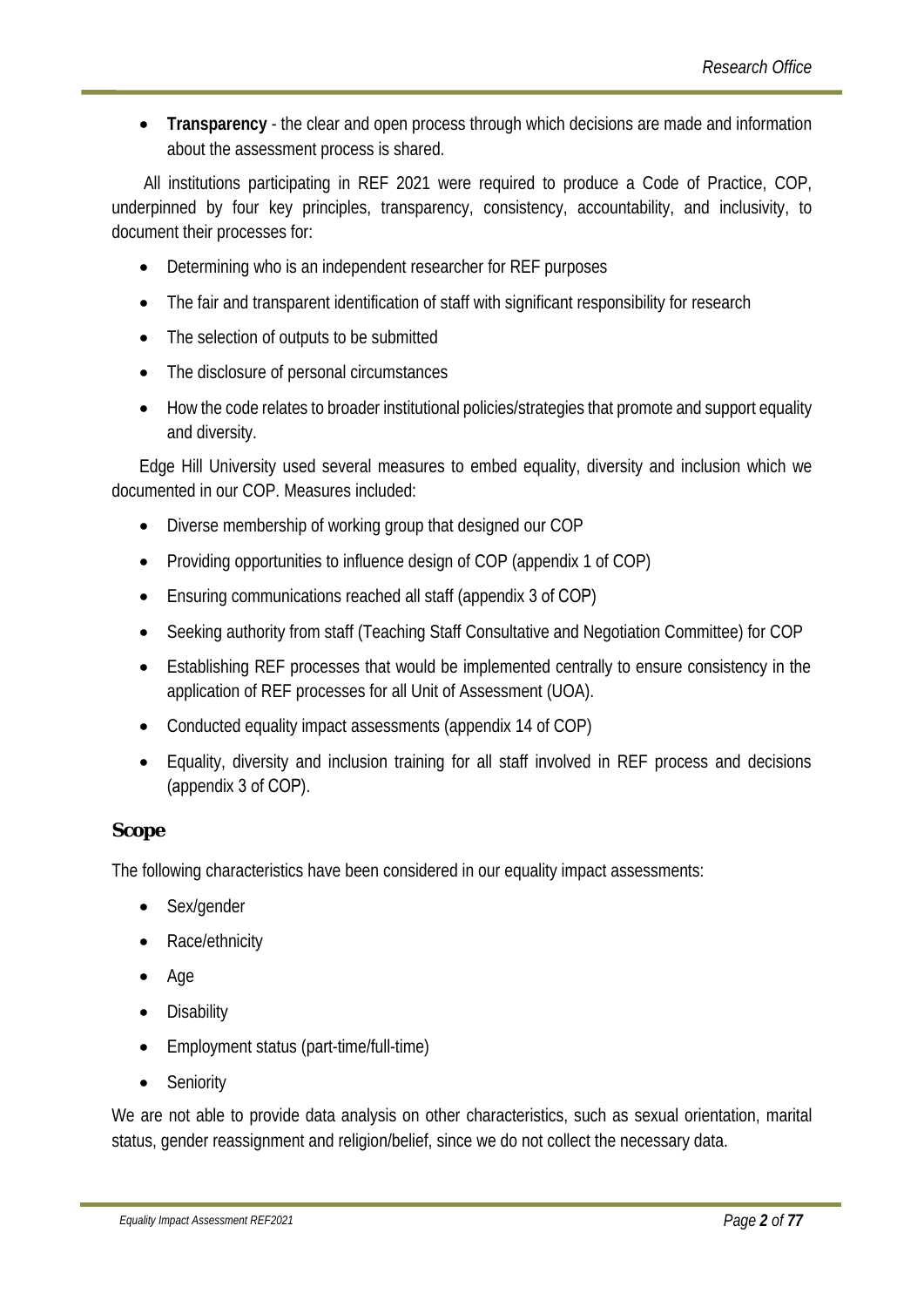Edge Hill University's REF processes affect staff who have an academic research-only and/or teaching and research employment contract.

As documented in our REF 2021 Code of Practice, our schedule for equality impact assessments was as follows:

- Before mock REF 2017, completed spring 2018, based on outputs and staff identified (REF 2021 Code of Practice appendix 14)
- Before submission to Research England (REF 2021 Code of Practice appendix 14)
- After being reviewed by the Teaching Staff Consultative & Negotiation Committee/our branch University and College Union (if there are any changes)
- When identifying staff
- When selecting outputs for submission
- When considering appeals
- When preparing final submission.

### <span id="page-2-0"></span>**Analyses**

Edge Hill University took a collegial approach to the design of our REF 2021 Code of Practice. We recognise the need to be inclusive and we started from the principle that all academic staff (who have teaching and/or research contract) have the potential to be identified as independent researchers with significant responsibility for research. As discussed in our COP, the University generally employs academic staff on teaching and research contracts though we do not expect all staff on this contract type to have significant responsibility for research (SRR). Staff on teaching and research contracts are expected to teach to the highest standards; the remainder of their contract may be taken up with research, enterprise and knowledge exchange, professional practice and student placement, or student experience and employability.

Our mock REF exercise, held in 2017, identified that we would need to design processes for identifying 'Category A submitted' staff (appendix 1). The data showed that the majority of UOAs contained staff without SRR. Edge Hill University's REF Code of Practice Working Group designed our REF process in consultation with staff (appendix 1 of COP). The REF Code of Practice Working Group also completed a policy equality impact assessment (appendix 14 of COP) to ensure that our processes did not create barriers that would prevent those with protective characteristics participating. The COP was designed to be inclusive for all staff, and our aim was to increase the numbers of staff being returned as identified in our research strategy (aim to submit 50% of staff). A mark of our successful design is that as an institution we only received two appeals.

Our analyses at each stage of implementing our REF process concluded that REF processes did not have a disproportionate effect on any group with protected characteristics (see appendices for analyses). Where there were notable differences in representation, e.g., at an institutional level, men are more likely to be identified as having significant responsibility for research (SRR), this was largely a result of disciplinary norms (e.g., the Faculty of Health, Social Care and Medicine (UOA A3) and Faculty of Education (UOA C23), who employ 67% of our female staff and 33% of our male staff, have much lower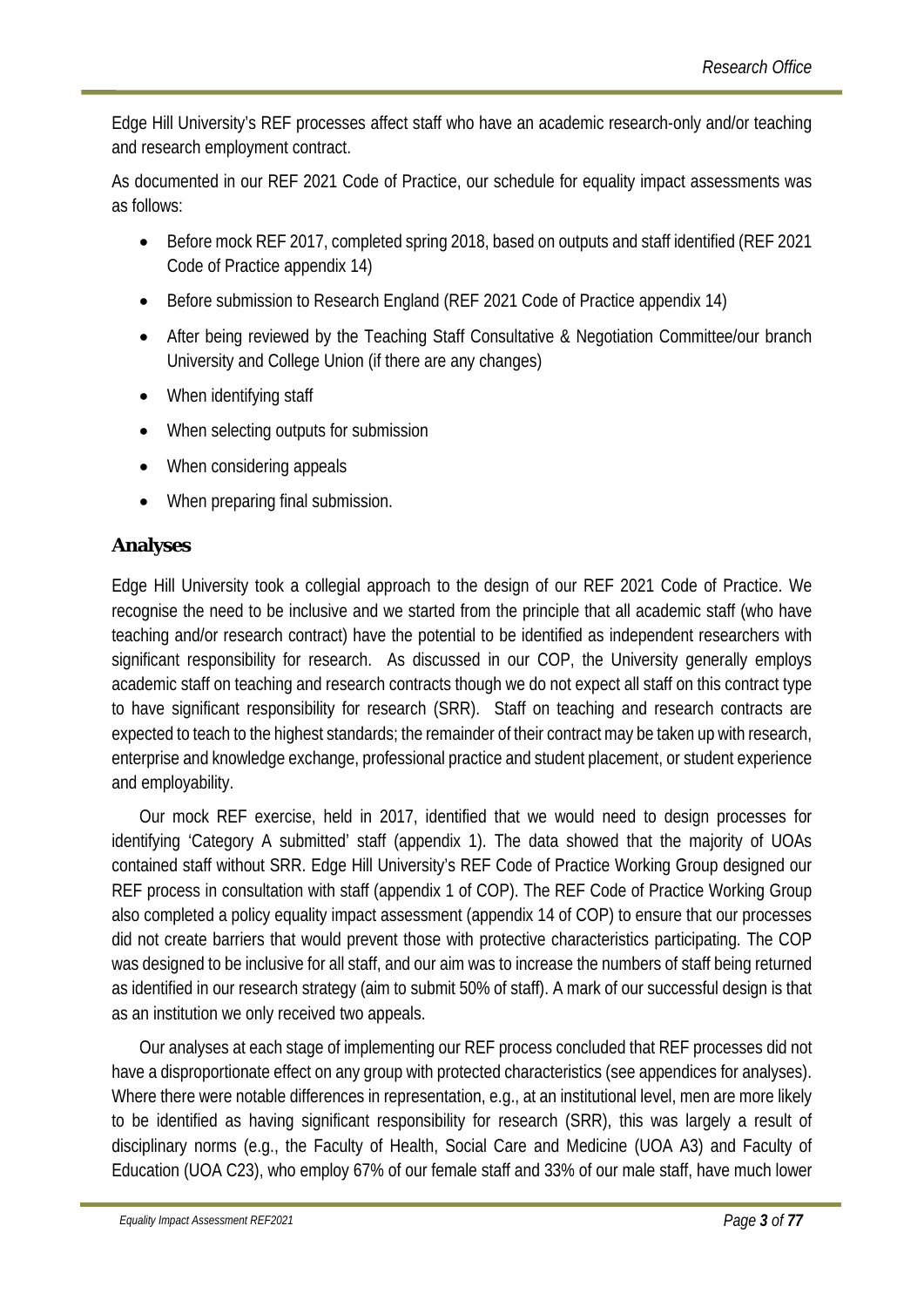proportions of staff with SRR due to their business needs, which require staff from professional backgrounds. The data indicates that our staff with protected characteristics are generally more likely to be identified has having SRR.

In terms of analysing staff with protected characteristics and their identification as having SRR, we note that we are not the most diverse campus, so numbers of staff with protected characteristics were often low making nuanced analyses difficult. In addition, our UOAs are smaller than many universities which also means that disaggregating data was not always possible.

As a university at a particular stage of research development, we have a very low number of researchonly colleagues. We gave clear criteria for determining research independence following Research England guidance and only three individuals met those criteria, which represented 20% of staff on research-only contracts. Given the very small numbers, it was not possible to produce statistically significant analyses based on protected characteristics.

When reviewing the selection of outputs, we generally found that the number of outputs corresponded with representation of staff in our submission. It was notable that ECRs and younger colleagues' outputs are well represented; this reflects two things: a) the fact that our recruitment processes have changed in the last ten years with a greater focus on research potential as a criterion for appointment in most areas (less the case in vocational subjects) and b) the conscious decision to include ECR outputs when all other selecting criteria were met to the same standard (i.e. we believed that the quality of two articles to be the same/very similar).

Our processes did not have a disproportionate impact on staff groups with protected characteristics since our whole REF process was managed with an approach that was inclusive of all staff regardless of their status or characteristics. Edge Hill University did not use any research quality measures to identify staff with SRR, instead will utilised our performance and development reviews (PDRs) processes. PDRs take a holistic approach to agreeing roles, objectives, responsibilities, development opportunities and support for individuals including reasonable adjustments. We are mindful, however, that many are appointed for their expertise in other areas and so one of our tasks is to support them into research careers where appropriate. This is reflected in the number of staff not identified as having SRR as they were completing doctorates or otherwise transitioning to being independent researchers. Our commitment to inclusivity is illustrated by the fact that staff who were identified as transitioning to independence in October 2019 were not assessed until the September 2020 meeting to determine whether they met the criteria for independence on 31 July 2020, maximising their chance to meet the REF definition of independent. Our inclusive approach is also reflected in the fact that we have increased the number of people in the REF by 77%, although all academic staff have the same standard contract.

### <span id="page-3-0"></span>**Conclusions**

The design and implementation of our REF Code of Practice did not have a detrimental impact for those with protected characteristics. Our approach focused on including as many staff as possible in our submission. The University strove to communicate effectively with staff to ensure that they understood the reasons for not being identified as having SRR if that were the case: the success of this is best measured by the fact that there were only two appeals.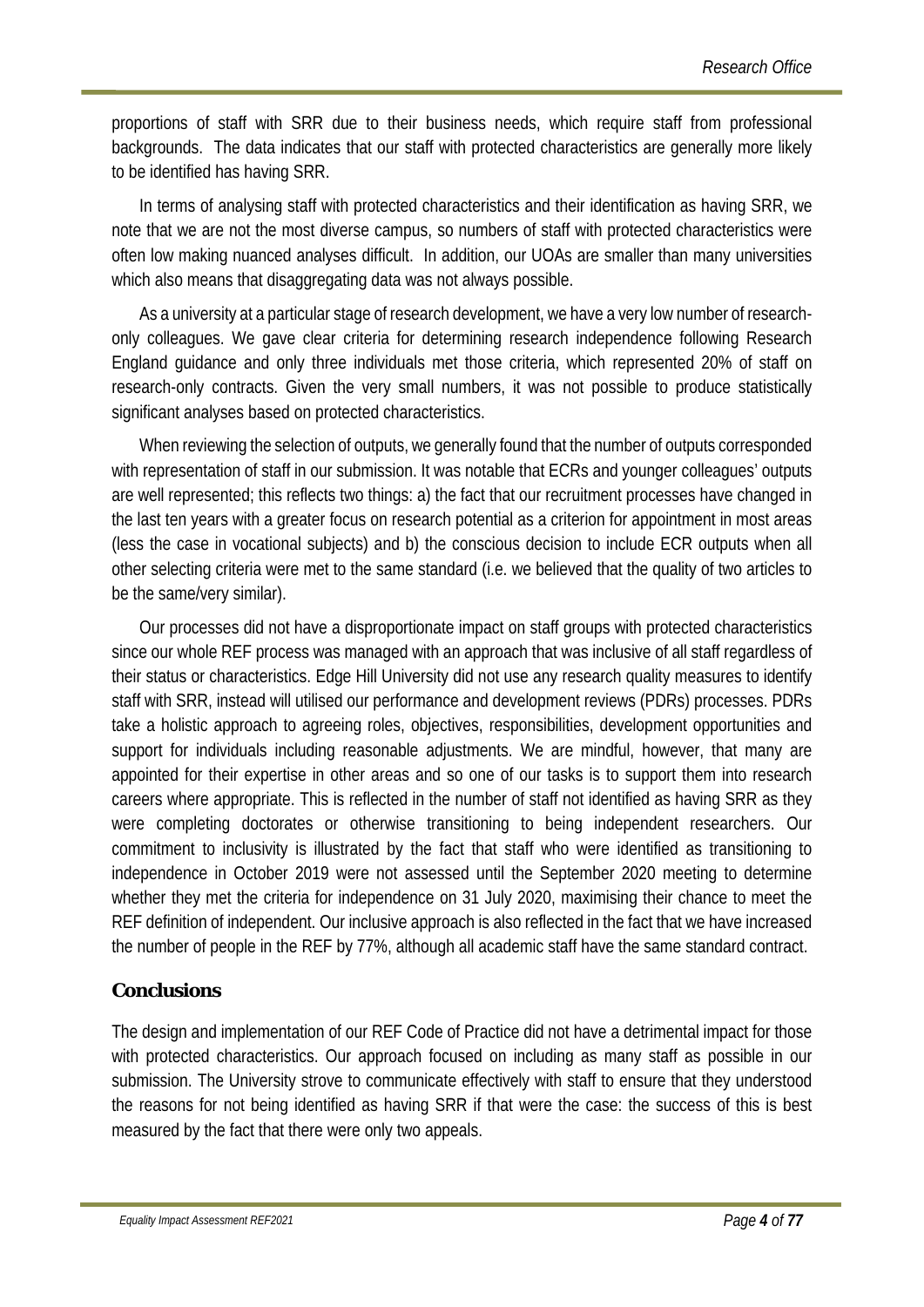Despite this positive outcome, there are a number of issues which need to be considered as we prepare for the next REF:

- Academic discipline is the key indicator for determining the likelihood of being identified as having SRR. We will continue supporting departments, particularly those with fewer staff identified as having SRR, with their research capacity building activities.
- Part-time staff are less likely to be identified has having SRR. As an institution we will investigate the motivation for having a part-time contract and examine why they are less likely to have SRR.
- Black, Asian and minority ethnic staff, overall, are well represented in our submission but Edge Hill's staffing profile could benefit from increased diversity.
- Disabled staff, overall, are well represented in our submission but their numbers are small. The small number of staff with declared disabilities may indicate that staff are not comfortable with disclosing their disability or that their disability does not affect their role, so they choose not to disclose. We need to identify the reason behind non-disclosure and ensure that processes allow people to feel confident in making a disclosure, which would, of course, remain voluntary.
- We have identified a number of staff who are undertaking doctoral studies or who are transitioning to independent researchers. Edge Hill University will need to ensure we have appropriate support in place to facilitate our staff in developing a research career which should result in more staff being returned to the next REF

Edge Hill University aims to significantly increase the number of staff submitted to the next REF. Research capacity building will continue to be prioritised by:

- Maintaining our emphasis on recruiting staff who are committed to developing their research careers
- Providing development opportunities to support staff in developing their research career

As we continue to grow our research capacity, we will need to mindful that Edge Hill University has a mixed staffing profile and we do not expect all academic staff to have significant responsibility for research. Our UOAs will require tailored support because they are at different stages of their research capacity building journey and have different expectations for their staff. UOAs have already started to draft action plans to deliver their strategic objectives as identified in their REF 5b.

# <span id="page-4-0"></span>**Action plan**

Edge Hill University aims to provide a safe, supportive and welcoming environment for its staff, students and visitors, where equality is promoted, diversity is valued and the rights and dignity of all is respected. The University regularly reviews its policies, practices, and conducts equality impact assessments to identify any potential barriers for those with protective characteristics. Equality, diversity, and inclusion training is mandatory at Edge Hill University. The University engages with several initiatives to advance equality such as:

• Disability Confident employer scheme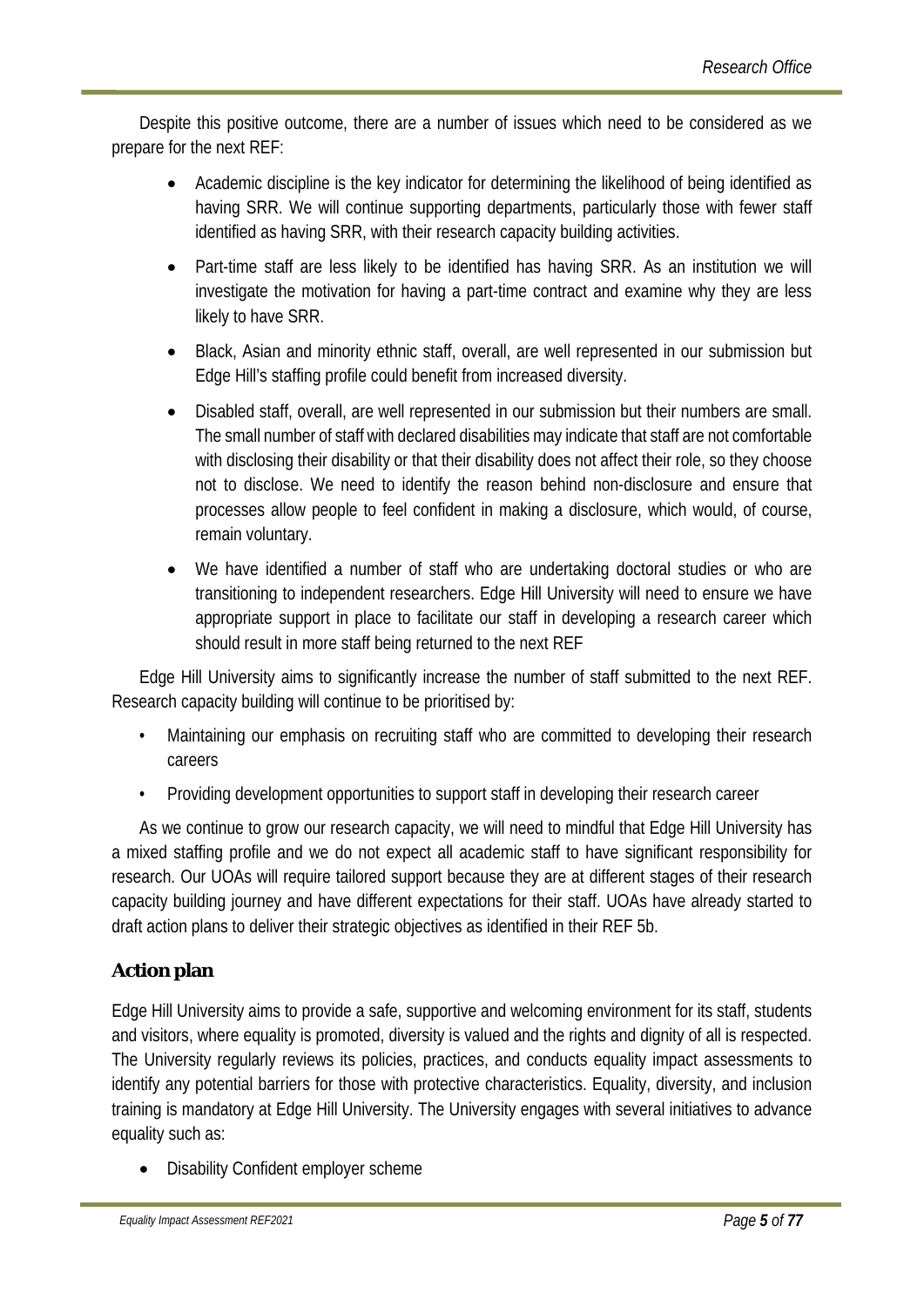- Stonewall Champion
- Advance HE's Athena Swan charter
- Advance HE's Aurora Programme
- HR Excellence in Research Award

Key actions identified by the University for advancing equality:

**Recruitment** 

Edge Hill University has been reviewing the language we use in our job descriptions, adverts and the locations we advertise with the aim of attracting a wider range of candidates. We have also introduced a blind application process to try and prevent unconscious bias when shortlisting candidates for interview. These recruitment initiatives will be reviewed to establish whether they are attracting a wider range of candidates, particularly those from different ethnic communities and whether our shortlists reflect our candidates.

• Staff development – particularly for growing numbers of PDRAs

Staff development has always been a key component of our performance and development review (PDR) process. As signatories of the Concordat to Support the Career Development of Researchers we intend to introduce the expectation that academic staff should engage in a minimum of 10 days, pro rata, professional development. This will be particularly relevant to our postdoctoral research assistants, who are appointed to fixed-term posts on principal investigators' projects, to ensure they have time and development opportunities that will maximise their chances of secure permanent posts where they are working on their own projects.

- Ensuring that annual performance and development reviews (PDR) are a supportive process for staff to be recognised, to discuss their career aspirations, agree objectives, expectations and workload allocations. PDRs are a key process for identifying the needs of individual staff and providing adjustments and/or development opportunities, including support for practice staff who wish to transition to a research career. The University will continue to have workload allocation letters from managers that will be used to facilitate equality impact assessments and support the development of initiatives to grow our research capacity.
- Actively encourage role modelling of success for groups who are under-represented in the University (e.g., through visiting professors and external mentors)
- To investigate why part-time staff are less likely to be identified as having SRR.
- Implementing Athena Swan and HR Excellent in Research action plans over the REF period.
	- o Increasing the number of departmental Athena Swan awards.
	- o Monitor growth of the professoriate and readers (research leadership) through recruitment and promotions to identify trends based on protected characteristics.
	- o Ensuring managers of researchers have effective training in relation to equality, diversity and inclusion, and mental health and wellbeing.
- To engage with Advance HE's Race Charter